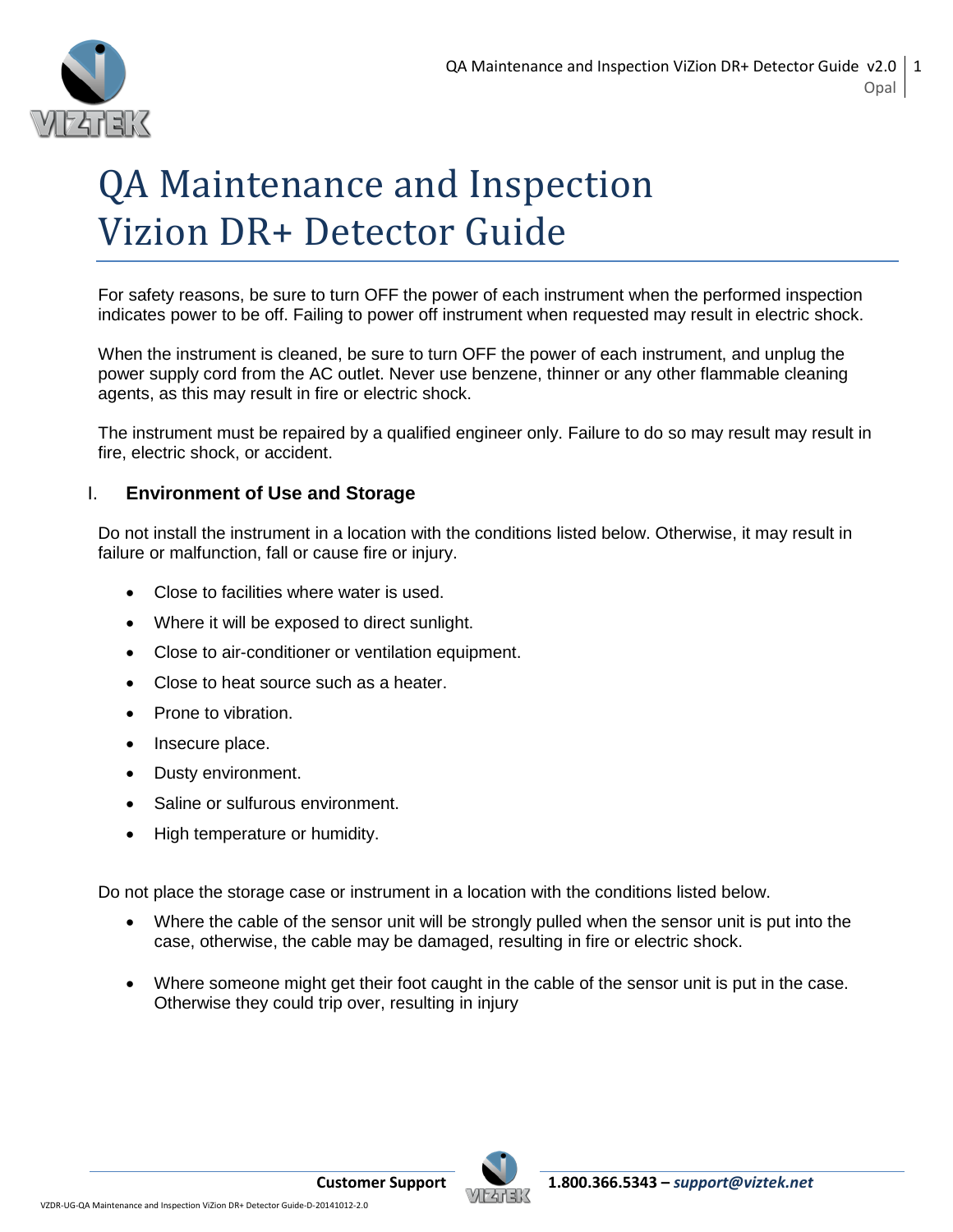# II. **Power Supply**

- The instrument's cables are long, do not tangled during use.
- Be careful not to get your feet caught in the cabling.
- Always connect the three-core power cord plug to a grounded AC power outlet.

# III. **Handling**

- Do not spill liquid or chemicals onto the instrument.
- In cases where the patient is injured, do not allow the instrument to become wet with blood or other body fluids, as doing so may result in fire or electric shock. In such situation, protect the instrument with disposable covering as necessary.
- Wipe the CFRP plate of the sensor unit with ethanol or glutaraldehyde solution to disinfect it each time a different patient uses the instrument, in order to prevent infection.

*For safety reasons turn off the power of each instrument when not in use.*

## IV. **Maintenance and Inspection**

- For safety reasons, be sure to inspect the instrument before using it. In addition, carry out a regular inspection at least once a year.
- The instrument must be repaired by a qualified engineer only. If it is not repaired properly, it may cause fire, electric shock or accident.

## V. **Maintenance**

- Maintenance should be done by service provider
- If the Detector Panel is defective, the detector will be returned as is to the manufacturer for repair
- Clean the equipment with a dry soft cloth, or a soft cloth lightly moistened with mild detergent solution. Do not use any type of solvent, such as benzene
- This equipment and accessories are to be disposed of safely after the life span of them and national regulation must be observed.
- For safety reasons, be sure to inspect the instrument before using it. In addition, carry out a regular inspection at least once a year.
- Arrange the detector and power supply link cable to prevent the damage of the cable's rubber tube. For example, do not press the cable under the legs of the table or the people.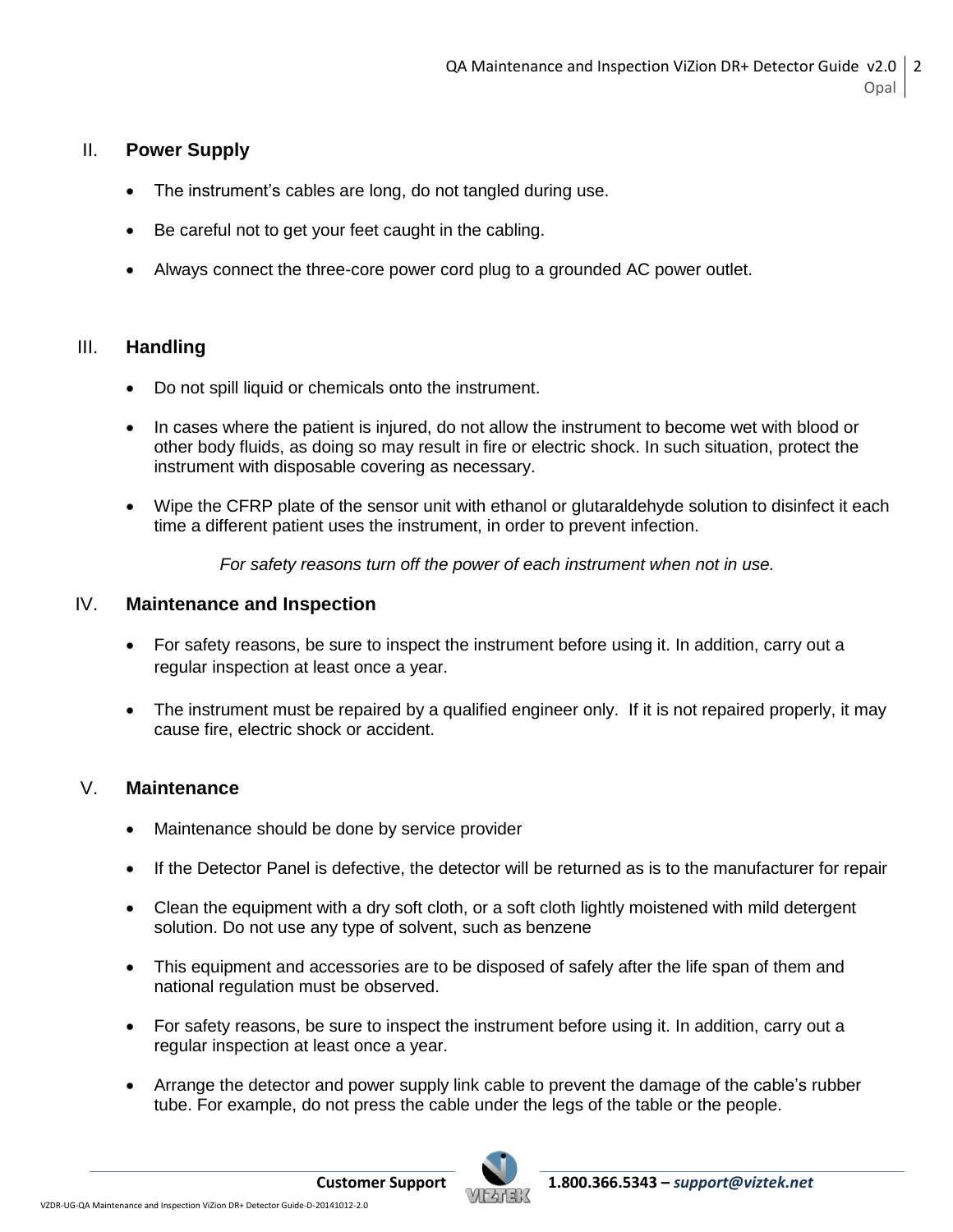### **VI. Inspection**

In order to ensure that the instrument is used safely and normally, be sure to inspect the instrument before use. If any problem is found during the inspection, take measures indicated. If the problem still cannot be corrected, contact a ViZion DR+ Dealer representative or distributor.

It is recommended that a record of the inspection be kept by making copies of the check lists in this section, or making a separate check list.

For safety reasons, be sure to turn OFF the power of the detector when the following inspections are about to be performed. Otherwise, it may result in electric shock

#### **VII. Daily Inspection**

|          |                                                                        | Result                              |              |                     |
|----------|------------------------------------------------------------------------|-------------------------------------|--------------|---------------------|
|          | Inspection                                                             | Date                                | Date         | Date                |
| Cable    | Check that cables are<br>not damaged or cover of<br>cables is not torn | Good/<br>Good/<br><b>Bad</b><br>Bad |              | Good/<br>Bad        |
|          | Check that the plugs and<br>locks of connectors are<br>not loose.      | Good/<br>Bad                        | Good/<br>Bad | Good/<br>Bad        |
| Detector | Check that the cover or<br>parts are not damaged<br>and not loose.     | Good/<br>Bad                        | Good/<br>Bad | Good/<br><b>Bad</b> |

#### **Before Turning ON the Power**

## **After Turning ON the Power**

- Perform the following inspection with the detector power supply.
- Check Power LED after power on

|         |            | Result |                    |  |
|---------|------------|--------|--------------------|--|
|         | Inspection |        | Date   Date   Date |  |
|         |            |        |                    |  |
| General | Check the  |        |                    |  |
|         | Power LED  |        |                    |  |

Check Link LED when panel is connected to PC and PC is power on

|         |                | Result |                    |  |
|---------|----------------|--------|--------------------|--|
|         | Inspection     |        | Date   Date   Date |  |
|         |                |        |                    |  |
| General | Check the Link |        |                    |  |

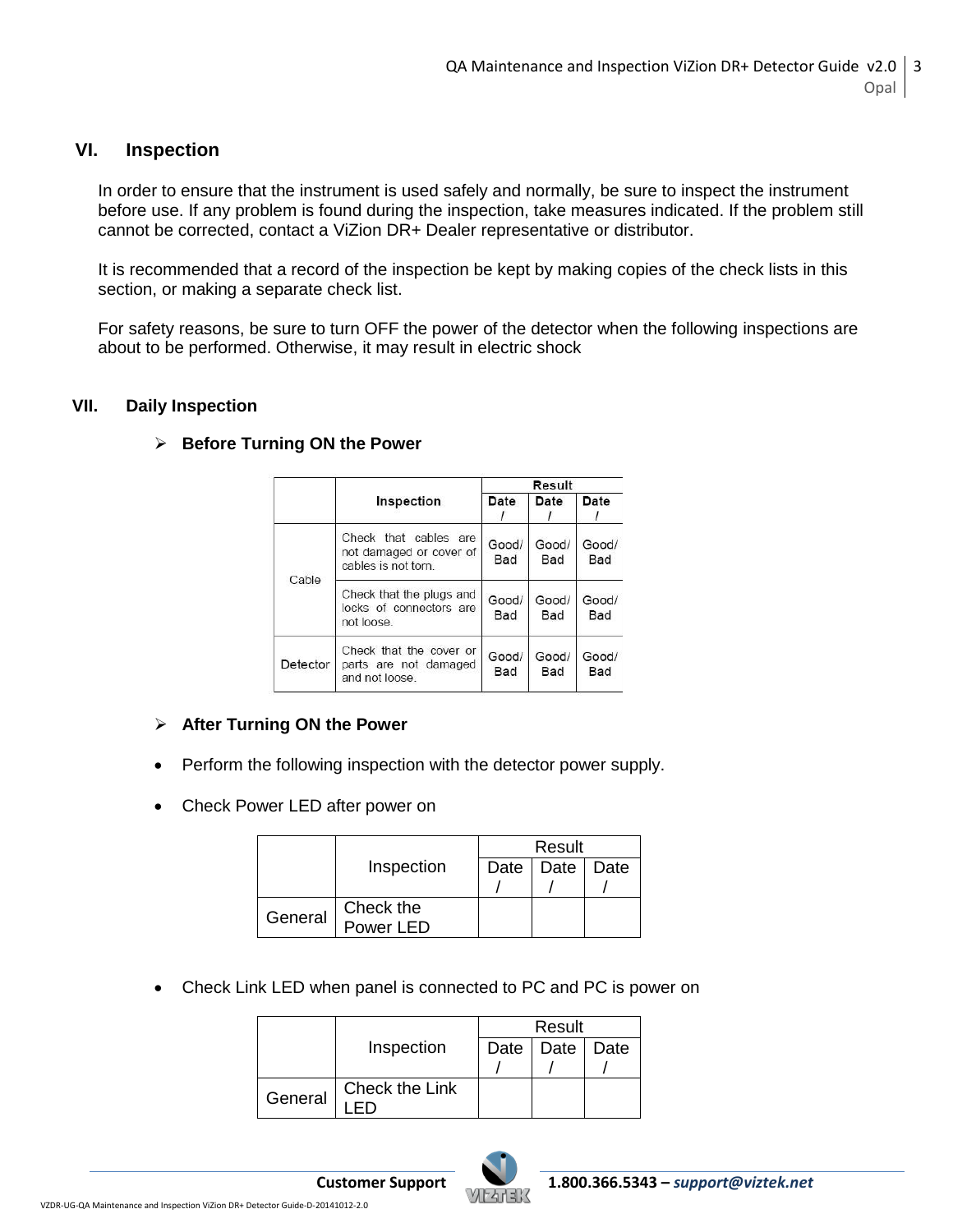#### **VIII. Monthly Inspection**

Perform the following inspection periodically at least once a month. Contact a VIZION DR+ Dealer representative or distributor if there is any problem.

#### Phantom Inspection:

- 1. Visually check the performance of the instrument by performing exposures using a phantom or a resolution chart in 4 corners of the image and in the center of the image. Figure 1
- 2. Record the maximal distinguishable resolution.
- 3. If maximal distinguishable resolution is less than 3.4, repeat the calibration.



**Figure 1**

| Data         | Middle | top of left | top of right | bottom of left | bottom of right |
|--------------|--------|-------------|--------------|----------------|-----------------|
| Installation |        |             |              |                |                 |
|              |        |             |              |                |                 |
|              |        |             |              |                |                 |
|              |        |             |              |                |                 |
|              |        |             |              |                |                 |
|              |        |             |              |                |                 |
|              |        |             |              |                |                 |
|              |        |             |              |                |                 |
|              |        |             |              |                |                 |
|              |        |             |              |                |                 |
|              |        |             |              |                |                 |
|              |        |             |              |                |                 |

#### Flat field Inspection:

Check the performance of the instrument by performing the following **Flat Field Inspection of ViZion DR+ Instructions** and document the Date and Results.

Date:

Results:

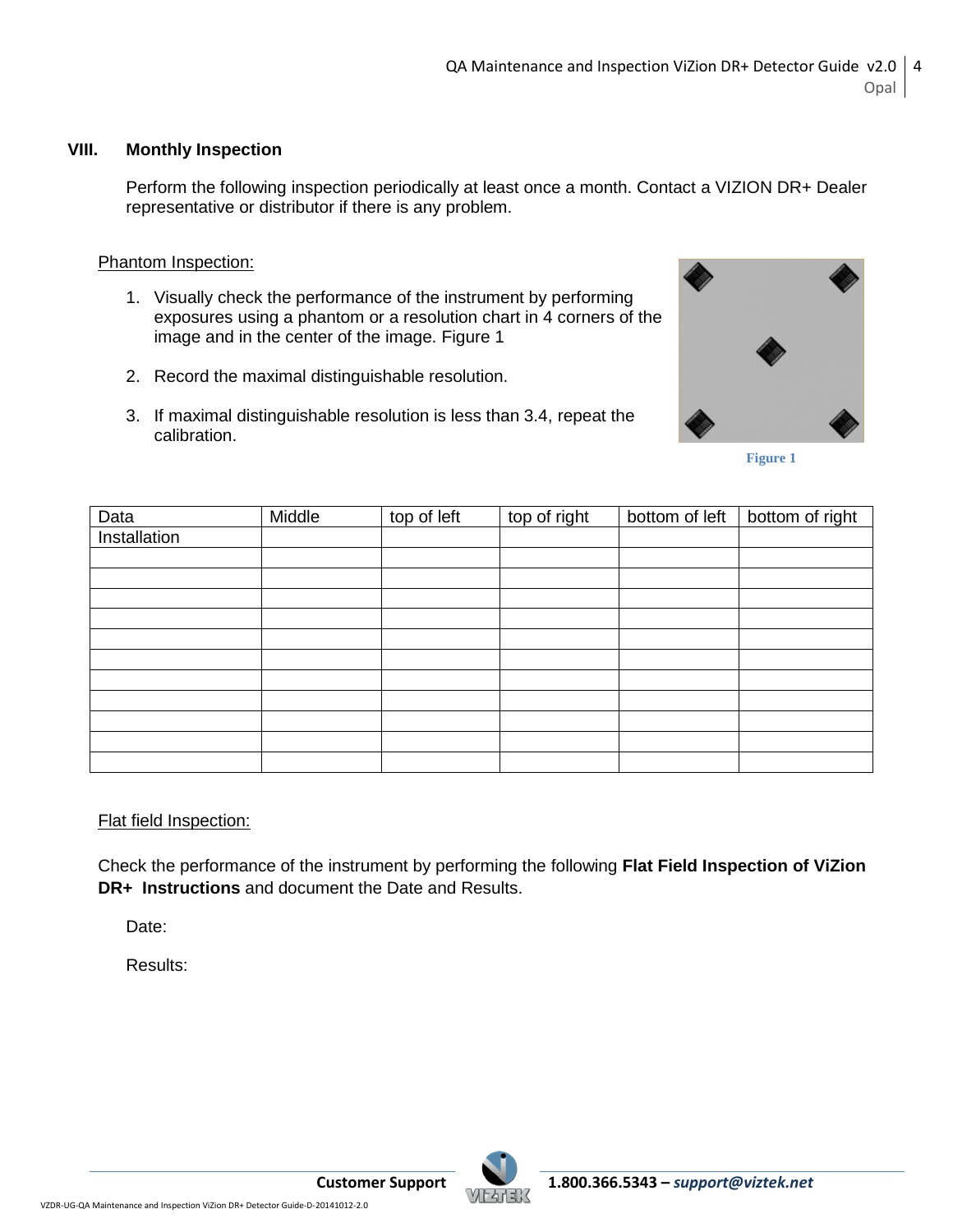## **Flat Field Inspection of ViZion DR+ Instructions**

- 1. Flat field inspection should be done on a monthly basis.
- 2. The flat field image should have pixel values within 10% of the median pixel value.
- 3. A deviation of more than 10% or visible artifact may denote the need for recalibration.

*Consult with a manufacture representative or service technician if pixel values deviate more than 10%.*

NOTE: If generator or X-ray tube power deviates from the original flat field KvP, SID or mAs previous pixel values will vary from previous flat field image values.

- 1. Disable ViZion DR enhancement
	- a. Select *Options* from the acquisition screen. Figure 2
	- b. Select the *Post-Processing* tab from the configuration screen.

Figure 3

- c. Disable (uncheck)
	- Enable Auto Shutter
	- Enable Enhancement
	- Enable Auto W/L
- d. Select the *Developer* Tab from the Configuration screen. Figure 4
- e. Enable (check)
	- Show Pixel Value
- 2. Expose Flat Field Images
	- a. 80 kVp, + or 5 MAS @ 120SID
	- b. 70 kVp, + or 5 MAS @ 120SID
	- c. 60 kVp, + or 5 MAS @ 120SID
- 3. Inspect Pixel Values of Flat field image. Move the mouse pointer over the images to display different pixel values
	- a. Mean **compared a**
	- b. Median
	- c. Average \_\_



**Figure 2**